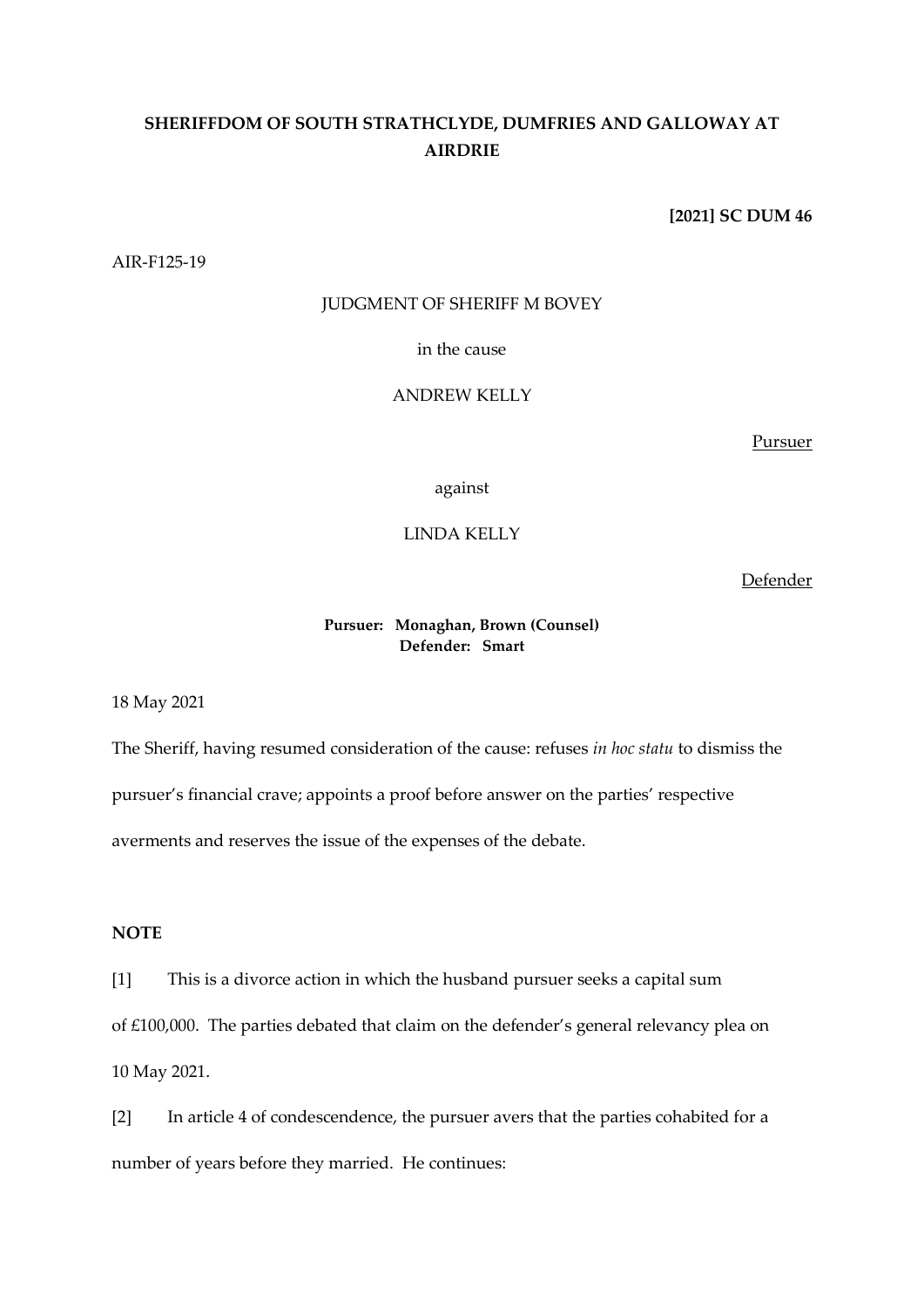"The Defender sold her flat at 49 F… Croft, Kirkintilloch. The Defender sold this property when she became involved in her relationship with the Pursuer. The Defender utilised the equity from the sale of her flat together with a sum of £18,000.00 inheritance and a sum of £18,000.00 which was gifted to her by her brother to allow her to purchase the property at 13 G… Crescent. The Defender purchased the property at 13 G… Crescent initially in her sole name. The parties then married on 28 June 2005. During 2007 the property at 13 G… Crescent was remortgaged and the property title was taken in joint names of the parties. The Pursuer made payment towards upgrading the property at 13 G… Crescent including paying for installation of a new conservatory and a new kitchen to the property … the Pursuer and the Defender granted a Disposition of 13 G… Crescent in favour of the Defender's children, reserving to themselves a liferent interest in the property. The parties separated in October 2010 when the Defender demanded that the Pursuer vacate the property at 13 G… Crescent."

[3] In article 6 of condescendence, the pursuer avers:

"The market value of the said property as at 29 July 2020 ("the valuation date"), without the liferent was reasonably estimated at £190,000. With the liferent it was reasonably estimated to have a value of £115,000. The value of the liferent as at the valuation date is therefore reasonably estimated at £75,000."

- [4] The pursuer avers joint debts at the date of separation of about £15,000.
- [5] For the defender, Mr Smart adopted his written argument:

"There is a liferent interest in the property at 13 G… Crescent. That liferent interest has not failed. Mr Kelly continues to have and would continue to have post divorce that liferent interest. He cannot reside at 13 G… Crescent because he has been requested to leave and were he to attempt to return he would likely be excluded by reason of domestic violence involving a conviction. Nonetheless if Mrs Kelly chose to leave 13 G… Crescent voluntarily, or indeed died, Mr Kelly would be free to continue to live there in terms of the liferent. To that extent therefore he has lost nothing at the time of the granting of decree of divorce. Having lost nothing he is not entitled to compensation for having lost nothing."

[6] On this basis, he asked me to dismiss the capital claim.

[7] Counsel for the pursuer argued that the liferent is matrimonial property and its value should be taken into account in calculating the pool, the valuation and the division being decided after proof. The pursuer will not lose approach of the defender was unsound and did not accord with the Act or recognise the value of the liferent. Mr Brown described the position of a proper liferenter as being one of *interim dominus* or proprietor for life,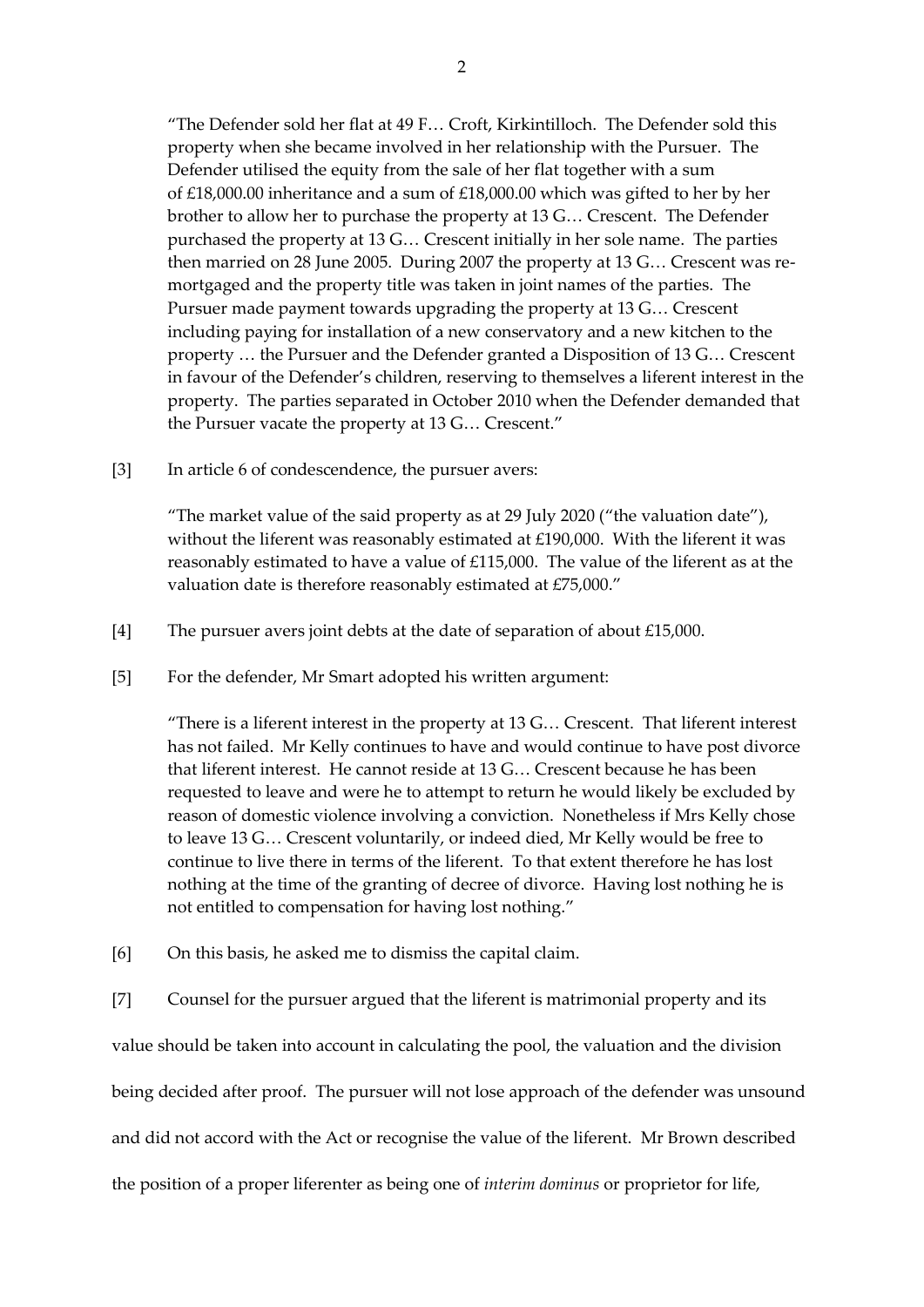subject only to the limitation inherent in the fact that the full fee goes to the fiar on termination<sup>1</sup>. Where two or more have conferred upon them a liferent right, and a question arises as to the way in which the right is to be enjoyed, the exercise of the right is to be regulated on the principles which rule the administration of common property<sup>2</sup>. When differences arise between co-owners in the management of their common property our law has recognised two methods of cutting the Gordian knot – the appointment of a judicial factor and recourse to an action of division and sale<sup>3</sup>.

[8] The defender has no financial crave or crave relating to the liferent. In reply, Mr Smart made it clear that this was a deliberate decision; if she sought transfer of the liferent, the pursuer would undoubtedly have lost something.

[9] Section 8 of the Family Law (Scotland) Act 1985 provides:

" $(1)$  In an action for divorce, either party to the marriage ... may apply to the court for one or more of the following orders—

(a) an order for the payment of a capital sum to him by the other party to the action;

(aa) an order for the transfer of property to him by the other party to the action;…

(c) an incidental order within the meaning of section 14(2) of this Act.

(2) Subject to sections 12 to 15 of this Act, where an application has been made under subsection (1) above, the court shall make such order, if any, as is  $-$ (a) justified by the principles set out in section 9 of this Act; and (b) reasonable having regard to the resources of the parties."

[10] Section 9 provides:

<sup>1</sup> paragraph 1634 of volume 13 of the Stair Encyclopaedia; *Miller v Inland Revenue* 1928 SC 809 at page 829

<sup>2</sup> Bell's Principles paragraph 1067

<sup>3</sup> *Price v Watson* 1951 SLT 266 at column 2 of page 269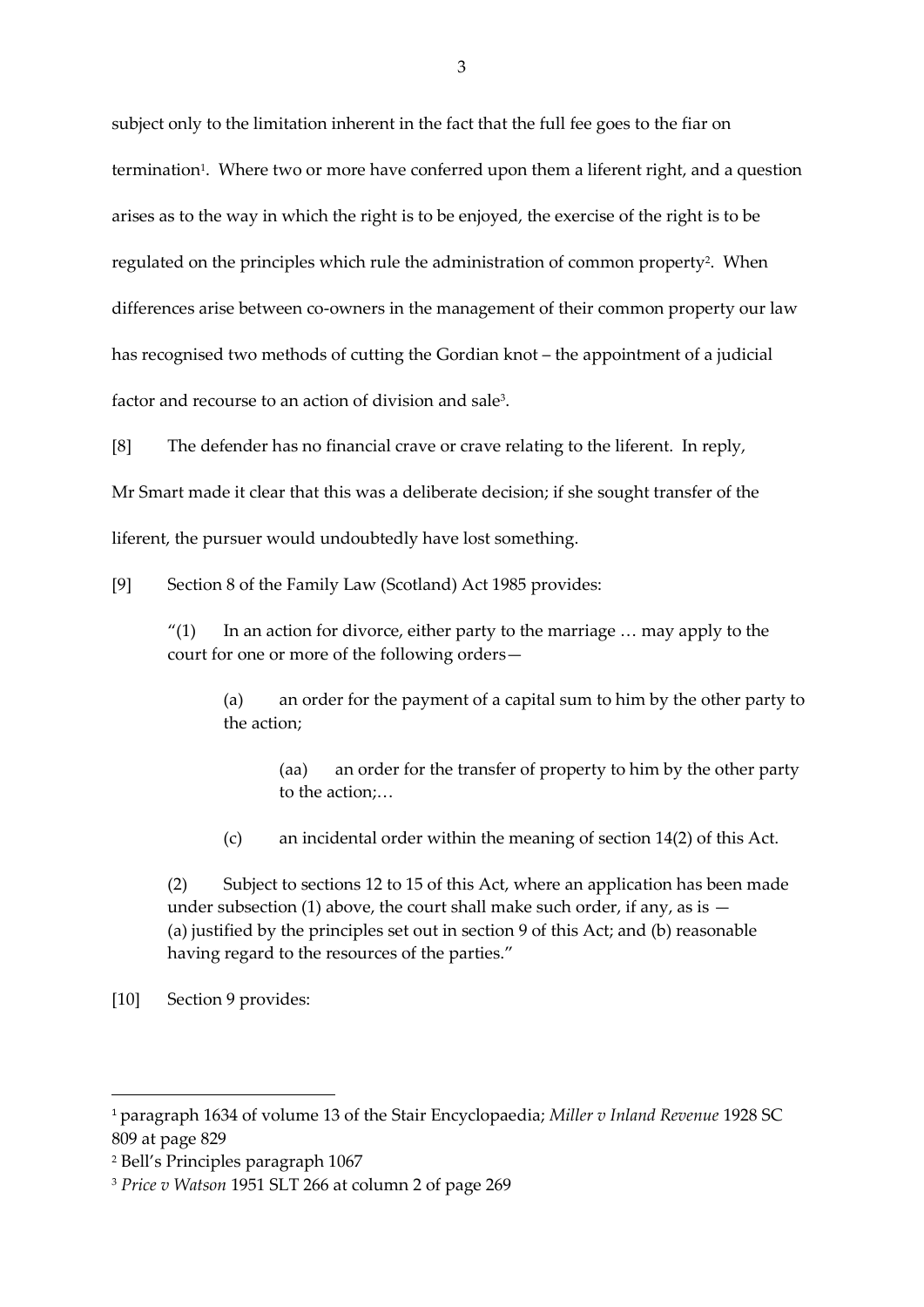$''(1)$  The principles which the court shall apply in deciding what order for financial provision, if any, to make are that  $-$  (a) the net value of the matrimonial property should be shared fairly between the parties to the marriage."

### [11] Section 14 of the 1985 Act provides:

"(1)  $\ldots$  an incidental order may be made under section 8(2) of this Act before, on or after the granting … of decree of divorce…

(2) In this Act, "an incidental order" means one or more of the following orders—….

(a) an order for the sale of property; …

(d) an order regulating the occupation of the matrimonial home …

(k) any ancillary order which is expedient to give effect to the principles set out in section 9 of this Act or to any order made under section 8(2) of this

Act."

[12] In *Murdoch* v *Murdoch*<sup>4</sup> the Sheriff made an order for a counterbalancing payment in the absence of a crave at the instance of the defender who appealed to the Sheriff Principal. The Sheriff had noted the absence of a crave for the defender, but made an order for payment of a sum as a counterbalancing payment nevertheless, in order to achieve a fair division of the net matrimonial property. The Sheriff Principal<sup>5</sup>, decided that such an order in terms of section 14(2)(b) of the 1985 Act could not be made in the absence of a crave by the defender. Having noted that the Sheriff was entitled to take one view as to the value of the flat as matrimonial property and another as a resource, he ultimately concluded that the appropriate course was to recall the Sheriff's interlocutor, but only to the extent of the counterbalancing payment thus leaving the order for transfer of the matrimonial home in place. While that might not on the face of it appear to be a fair division of the matrimonial property, it was, in the opinion of the Sheriff Principal, appropriate as one justified by a

<sup>4</sup> [2012] ScotCS CSIH\_2 (10 January 2012) 2012 SC 271, paragraph 13

<sup>5</sup> following Muir v Muir 1994 SCLR178, Trotter v Trotter 2001 SLT (Sh Ct) 42 and *MacPhail on Sheriff Court Practice 3rd Ed,* at paragraph 9.05,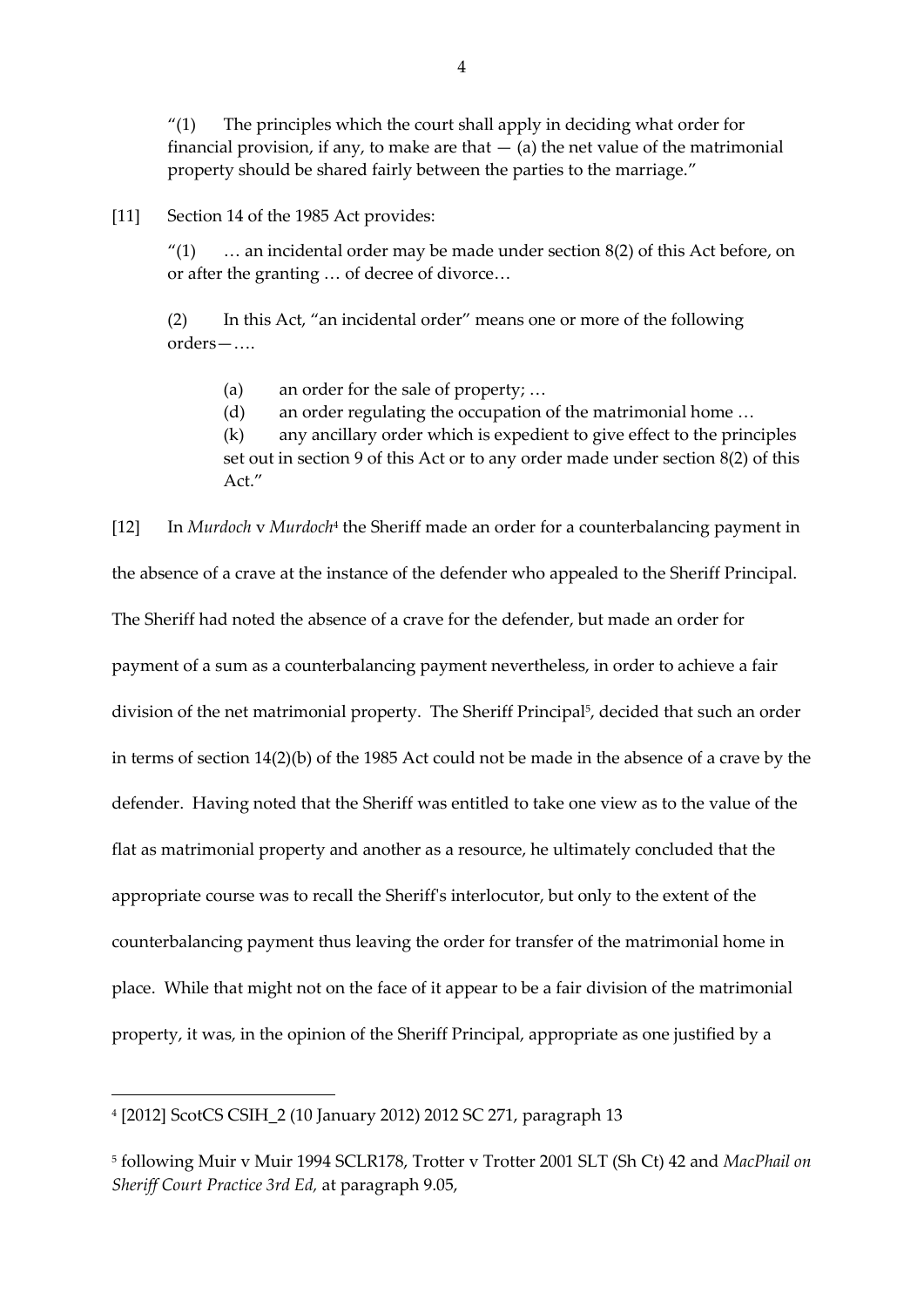special circumstance in terms of section 10(6) of the 1985 Act, that circumstance being the

defender's conduct in refusing to seek leave to amend to incorporate a crave for payment.

He concluded his Note explaining the decision as follows:

"Questions of fairness to the defender of such an unequal division might, in other circumstances, have led to another disposal but here, in my view, the appellant is the author of his own misfortune. The consequences for the appellant are significant in that he not only loses the benefit of the award but retains liability for the bank loan. The 'unfairness' of the unequal division of matrimonial property is one precipitated by his own actions. Put bluntly, in my view, he has only himself to blame. The consequences are entirely of his own making and he has had numerous opportunities to avoid them."

[13] In the Inner House, the defender held to his position but the pursuer made

amendments seeking orders against herself:

 $4(a)$  In the event of an order being granted in terms of foregoing crave 4; to grant an incidental order in terms of which the pursuer makes a compensating payment to the defender, in exchange for the transfer of title in the property at 38 D … Tower, East Kilbride in the sum of TWENTY THOUSAND POUNDS (£20,000) STERLING, within 14 days of said transfer being completed, with interest thereon from the due date until payment.

4(b) To grant an incidental order ordaining the pursuer to secure a variation of the existing standard security held by South Lanarkshire Council in respect of the property at 38 D … Tower, East Kilbride, whereby the defender is freed of all liability thereunder, and within one month of the date specified by the court."

[14] The Inner House did not agree with the Sheriff Principal that the Sheriff did not have

the power to make an unsought order but were *inclined to the view* that such an order would

be competent<sup>6</sup>.

**.** 

<sup>6</sup> Paragraph 25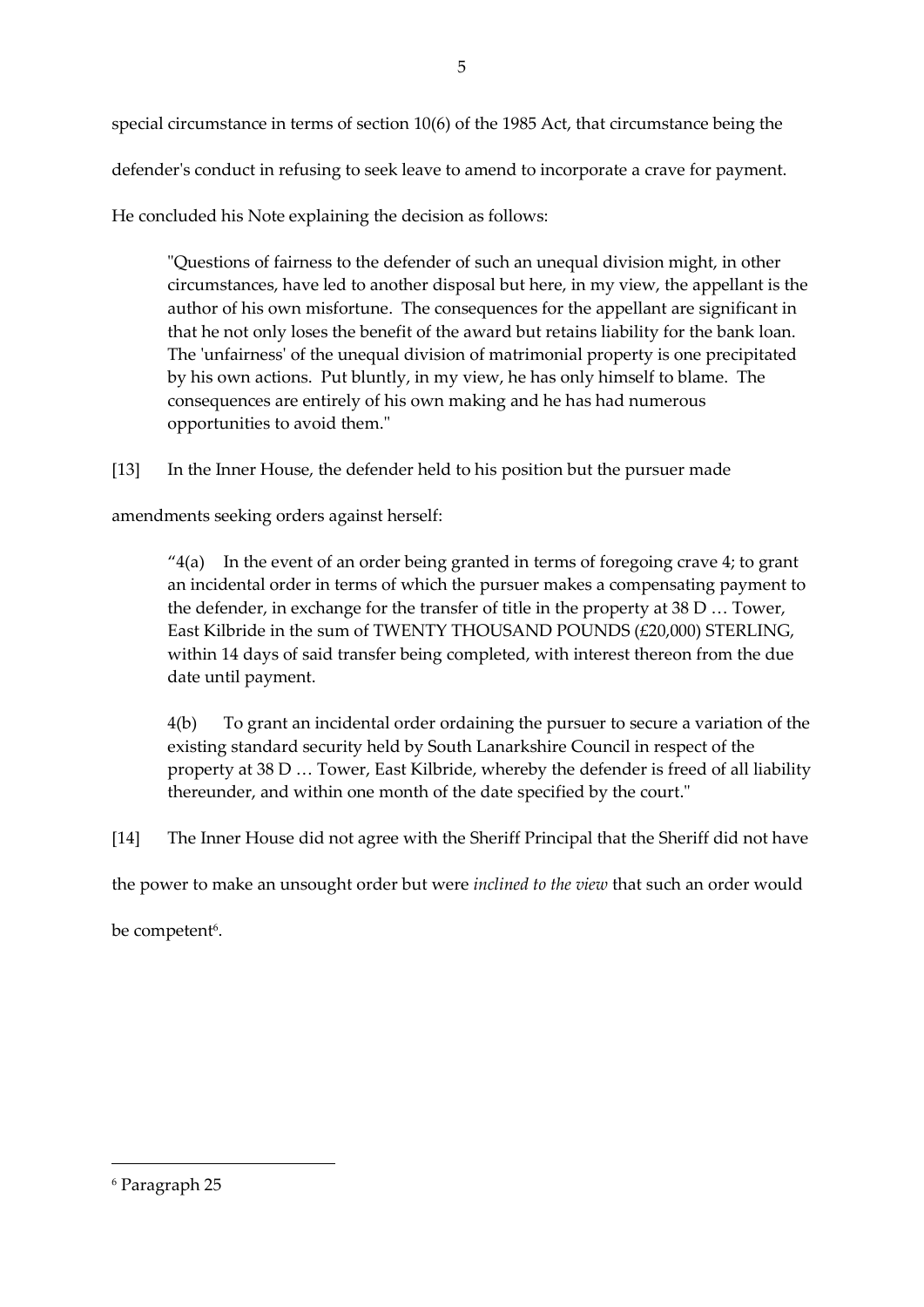### **Discussion**

[15] By disposition registered on 4 May 2009 the parties disponed the property to the defender's adult children reserving to themselves equally and the survivor a liferent in the property. It is, accordingly, a proper liferent by reservation.

[16] It seems that the defender seeks to retain enjoyment of the liferent by virtue of the likely exclusion of the pursuer on the grounds of domestic violence. By virtue of not claiming a transfer of the liferent, the pursuer seeks to avoid having to account for the pursuer's share on divorce.

[17] This will not work:

[18] The financial claim by the pursuer proceeds on the basis that the liferent is matrimonial property which will remain with the defender after divorce. I accept the submission for the pursuer that such a liferent is property for the purposes of the 1985 Act. In principle it falls to be dealt with in like manner as a matrimonial home. Given that the parties will not cohabit, this means that it will be occupied by one or other party or dealt with by sale, transfer or renunciation.

[19] The defender currently occupies the property but makes no claim to it on divorce. Her solicitor said that the pursuer had chosen voluntarily to leave the property. I cannot imagine attaching any significance to such an assertion. In the great generality of divorces, the parties do not continue to live in the same house after decree. Someone has to leave and for the party who remains to seek to have any advantage from that fact more than exclusive occupation seems wholly unrealistic.

[20] The principles the Court is to apply in deciding what order for financial provision, if any, to make include that the net value of the matrimonial property should be shared fairly between the parties to the marriage. As the matrimonial property means all the property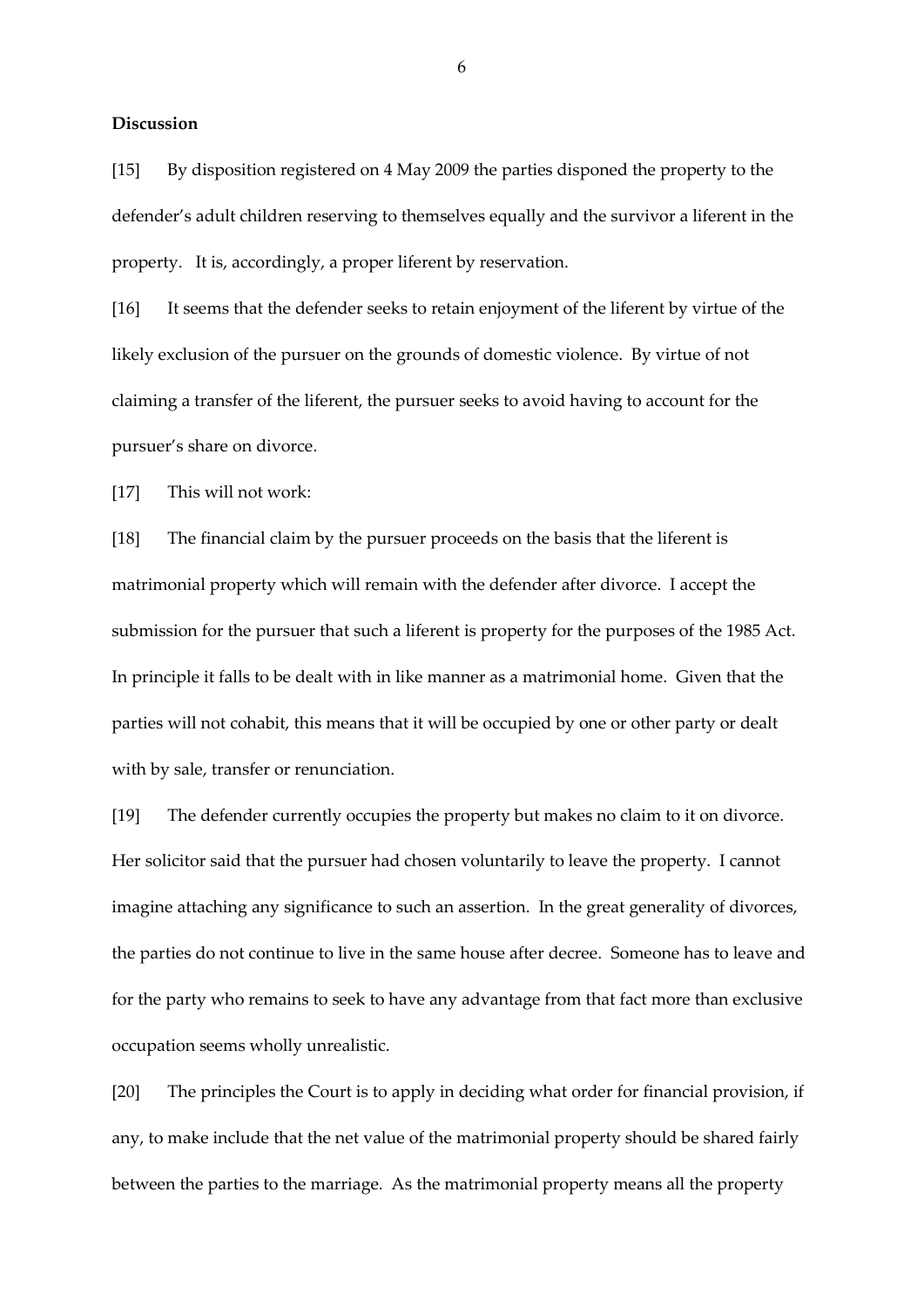belonging to the parties or either of them<sup>7</sup> at the date of separation<sup>8</sup>, it follows that the Court must take into account the liferent in adjudicating the pursuer's financial claim. The defender cannot change this by not claiming.

[21] This is enough for the rejection of the defender's motion to dismiss the pursuer's financial crave.

[22] If the Court did not regulate the ownership of the liferent on divorce, it would remain the joint property of the parties. The result of the defender's ill-advised scheme would be to leave the parties as joint owners of the liferent after divorce. Not being a matrimonial home, the defender would have no answer to an action of division and sale. [23] How should the court respond to the defender's scheme which would leave the parties with joint property which has already been the subject of dispute which can be readily anticipated to recur?

[24] The defender seeks to make a mockery of the clean-break philosophy of the 1985 Act. A major function of contemporary family law is to provide and enforce a system of rules whereby a couple's capital and income can be redistributed in a just way when their marriage ends in divorce.

[25] In *Little* v *Little<sup>9</sup>* Lord President Hope emphasised that the court had a wide discretion to do justice as between the parties so as to achieve a fair and practical result in accordance with common sense.

[26] It is clear from the decision in *Murdoch* that a party can seek an order against himself. It would not be difficult for the pursuer to seek to have him renounce his interest in the

<sup>7</sup> Section 10(4)

<sup>8</sup> Section 10(3)

<sup>9</sup> 1990 SLT 785 at 786L-787D